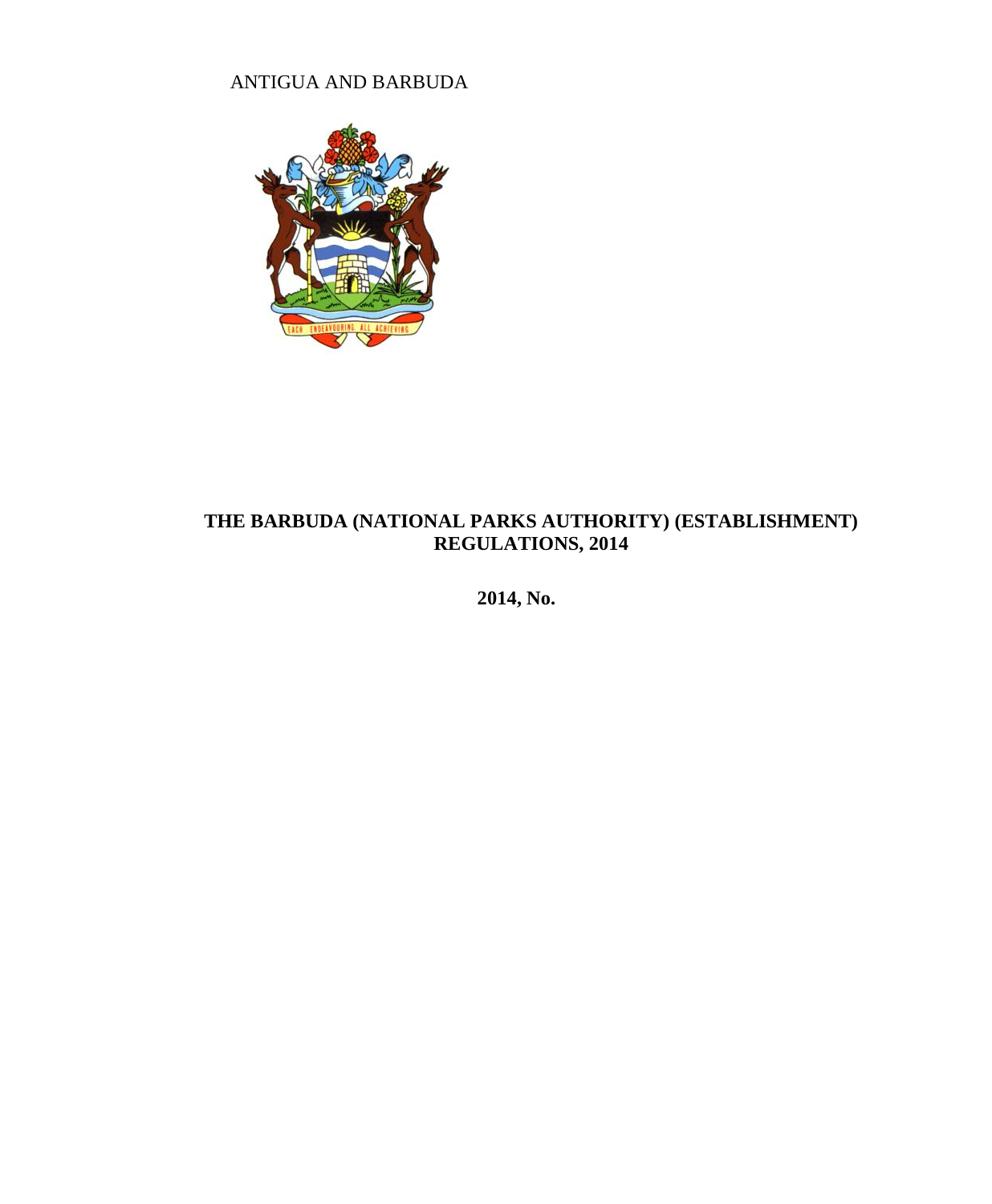*The Barbuda (National Parks Authority) (Establishment) Regulations, 2014*

*2014, No.*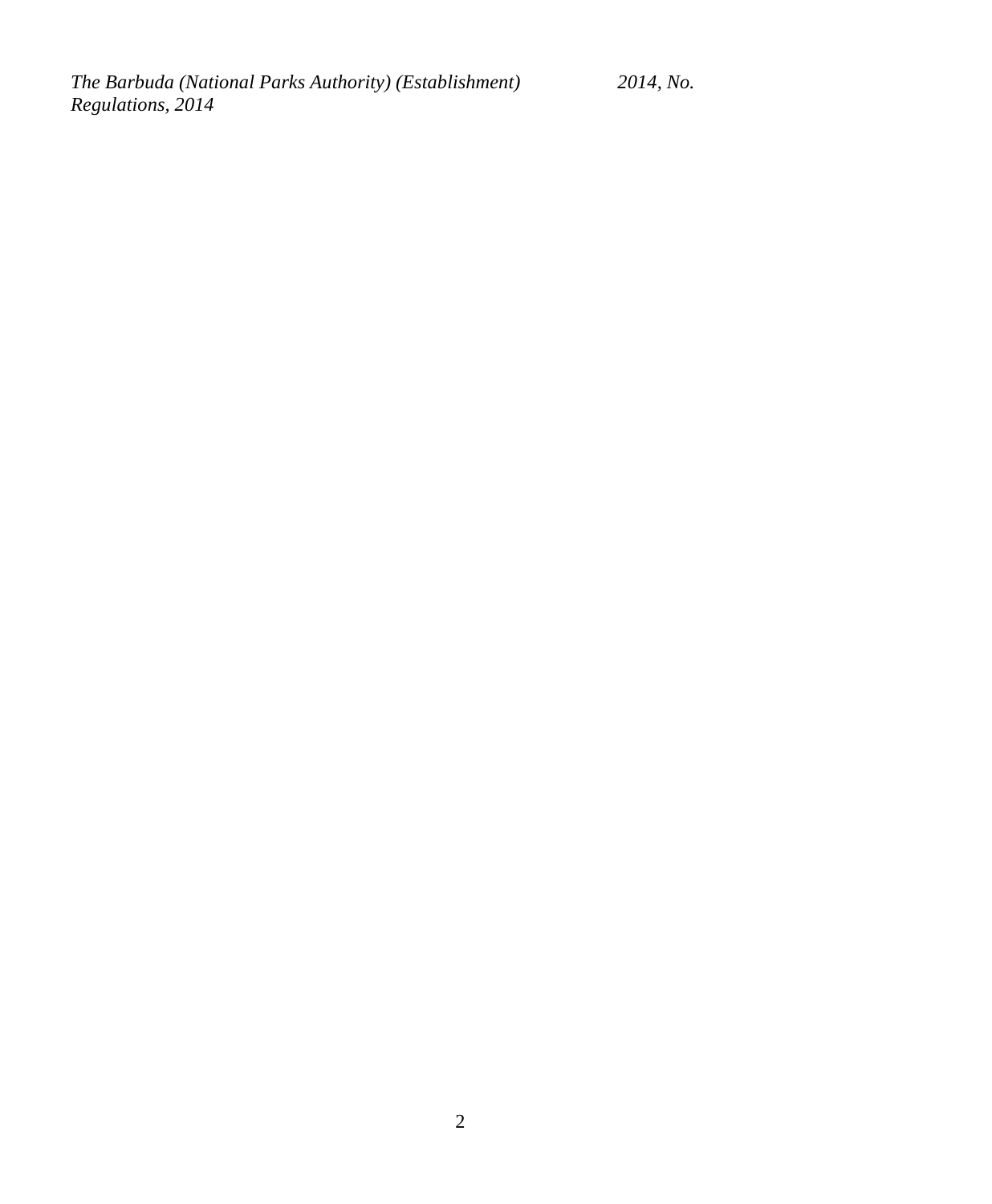# **THE BARBUDA (NATIONAL PARKS AUTHORITY) (ESTABLISHMENT) REGULATIONS, 2014**

# **ARRANGEMENT**

#### **Regulations**

- 1. Short title
- 2. Interpretation
- 3. Constitution of the Authority
- 4. Leave of absence
- 5. Acting members
- 6. Resignations
- 7. Revocation of appointments
- 8. Gazetting of appointments and termination of appointments.
- 9. Custody, affixing and authentication of Seal and signature of documents
- 10. Procedure and meetings
- 11. Duties of the Authority and Commissioner
- 12. Sub-Committees of the Authority
- 13. Disclosure of interest
- 14. Protection of members
- 15. Remuneration of members
- 16. Office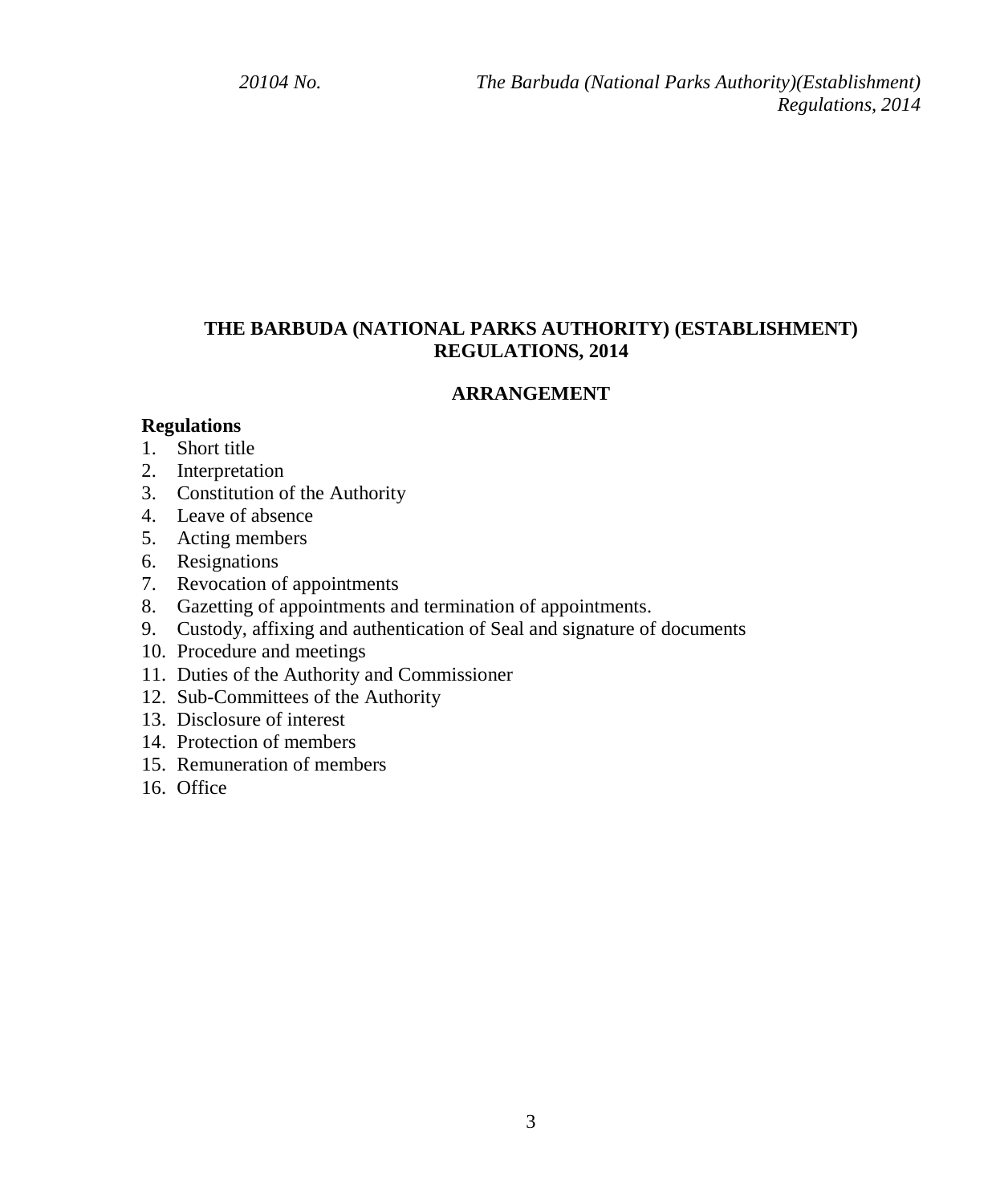*2014, No.* 

#### **ANTIGUA AND BARBUDA**

# **THE BARBUDA (NATIONAL PARKS AUTHORITY) (ESTABLISHMENT) REGULATIONS, 2014**

#### **2014, No.**

# **THE BARBUDA (NATIONAL PARKS AUTHORITY) (ESTABLISHMENT) REGULATIONS, made by the Barbuda Council with the consent of the Government in exercise of the powers contained in section 3(3) of the National Parks Act, CAP. 290, as amended by section 27 the Barbuda Land Act, 2007.**

#### **1. Short title**

These Regulations may be cited as the Barbuda (National Parks Authority) (Establishment) Regulations, 2014.

#### **2. Interpretation**

In these Regulations—

"Act" means National Parks Act, CAP. 290.

"Authority" means the Barbuda National Parks Authority established under section 3 of the National Parks Act, as amended by Act No. 23 of 2007.

"Commissioner" means the person appointed to be Barbuda Parks Commissioner under these regulations unless otherwise specified.

"Council" means the Barbuda Council established under section 3 of the Barbuda Local Government Act, Cap. 44.

"Minister" means the Minister to whom the responsibility for National Parks has been assigned.

Unless otherwise defined here, the terms and phrases defined in the National Parks Act, CAP. 290, or the National Parks Regulations, 2013, shall be given the same meaning in these regulations, unless the context requires otherwise.

#### **3. Constitution of the Authority**

- (1) The Authority consists of—
	- (a) the following members appointed by the Council, each of whom, by reason of his or her occupational or other experience, scientific expertise, or training, shall be knowledgeable regarding the conservation and management of natural resources—
		- (i) a designee appointed by the Council;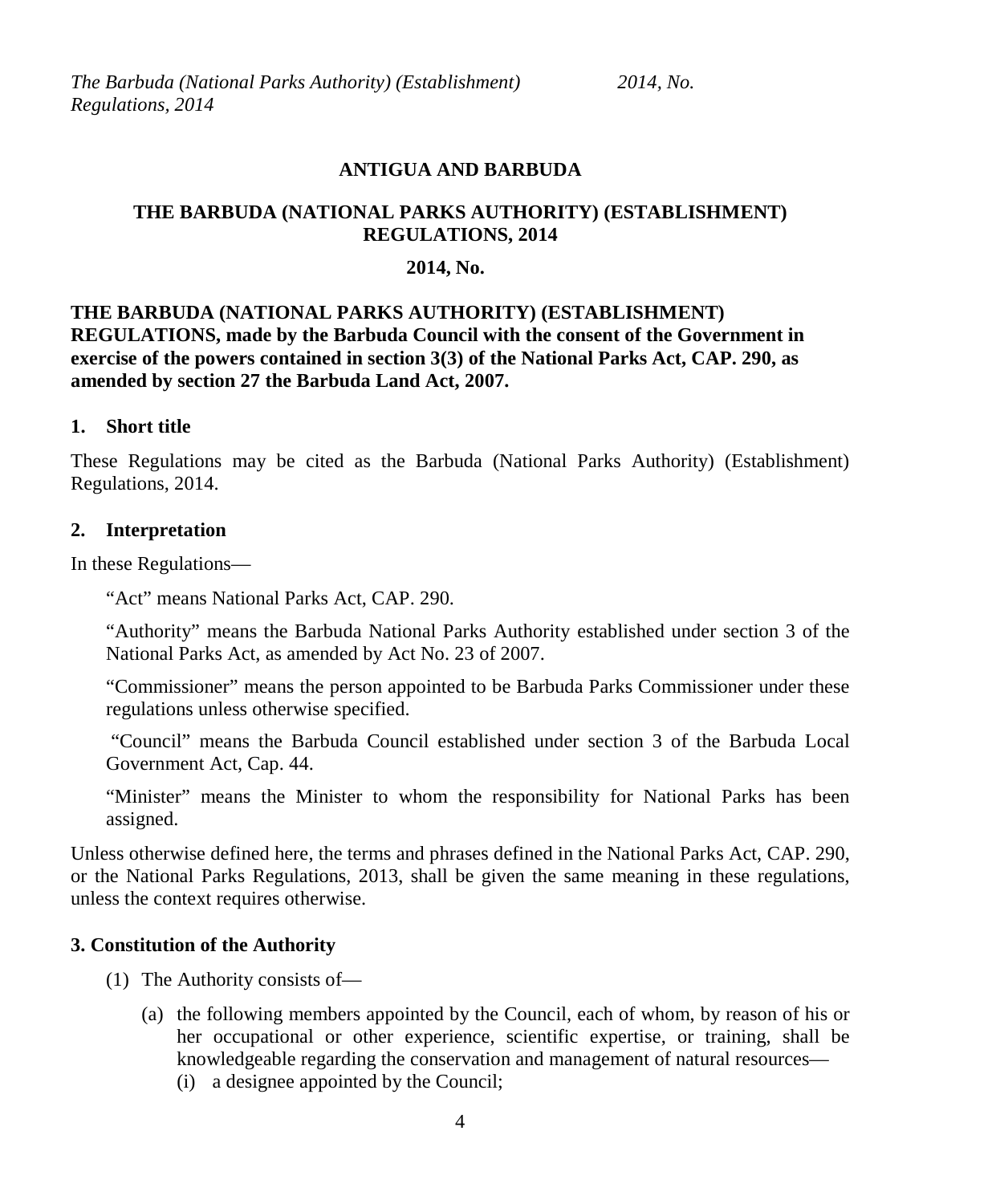- (ii) the Chairperson of the Barbuda Planning Commission, or, if that position is not filled, another person who meets the qualifications for that position as set forth in the Barbuda Land Act; and
- (iii) a person representing a non-governmental entity with an interest in the conservation and management of the National Parks of Barbuda.
- (b) the following members appointed by the Government, each of whom, by reason of his or her occupational or other experience, scientific expertise, or training, shall be knowledgeable regarding the conservation and management of natural resources—
	- (i) the Parks Commissioner established under section 7 of the Act, or his or her a designee;
	- (ii) the Chief Environment Officer, or his or her designee; and
	- (iii) a person representing a non-governmental entity with an interest in the conservation and management of the National Parks of Barbuda, who shall be appointed by the Minister on behalf of the Government.
- (c) a Chairperson jointly appointed by the Council and the Minister, who, by reason of his or her occupational or other experience, scientific expertise, or training, shall be knowledgeable regarding the conservation natural resources and management of national parks.

(2) Every member of the Authority, whether appointed by the Council or the Government, shall, subject to the provisions of these regulations, hold office for such period not exceeding two years as the Council may direct and is eligible for re-appointment.

(3) Every member of the Authority, whether appointed by the Council or the Government, shall receive notice of appointment by instrument in writing, copies of which shall be sent to the Authority and maintained and made available to the public upon request at its office.

(4) When the Authority first meets, and in January of every year, before it proceeds to the dispatch of any other business, the members of the Authority shall select, by consensus, one of their number to be Deputy Chairperson of the Authority. The Deputy Chairperson shall serve until the following January, unless he or she takes a leave of absence, resigns, dies, or is disqualified from being a member of the Authority, in which case the members shall select a new Deputy Chairperson by consensus at the next meeting of the Authority. Any such replacement Deputy Chairperson shall serve in that position only until the first meeting of the following January, when the members of Authority shall select a new Deputy Chairperson as provided in this subsection.

#### **4. Leave of absence**

The Council may grant to any member of the Authority a leave of absence for personal and family health reasons, training, education, or other job-related activities of up to three months in respect of his duties as a member of the Authority.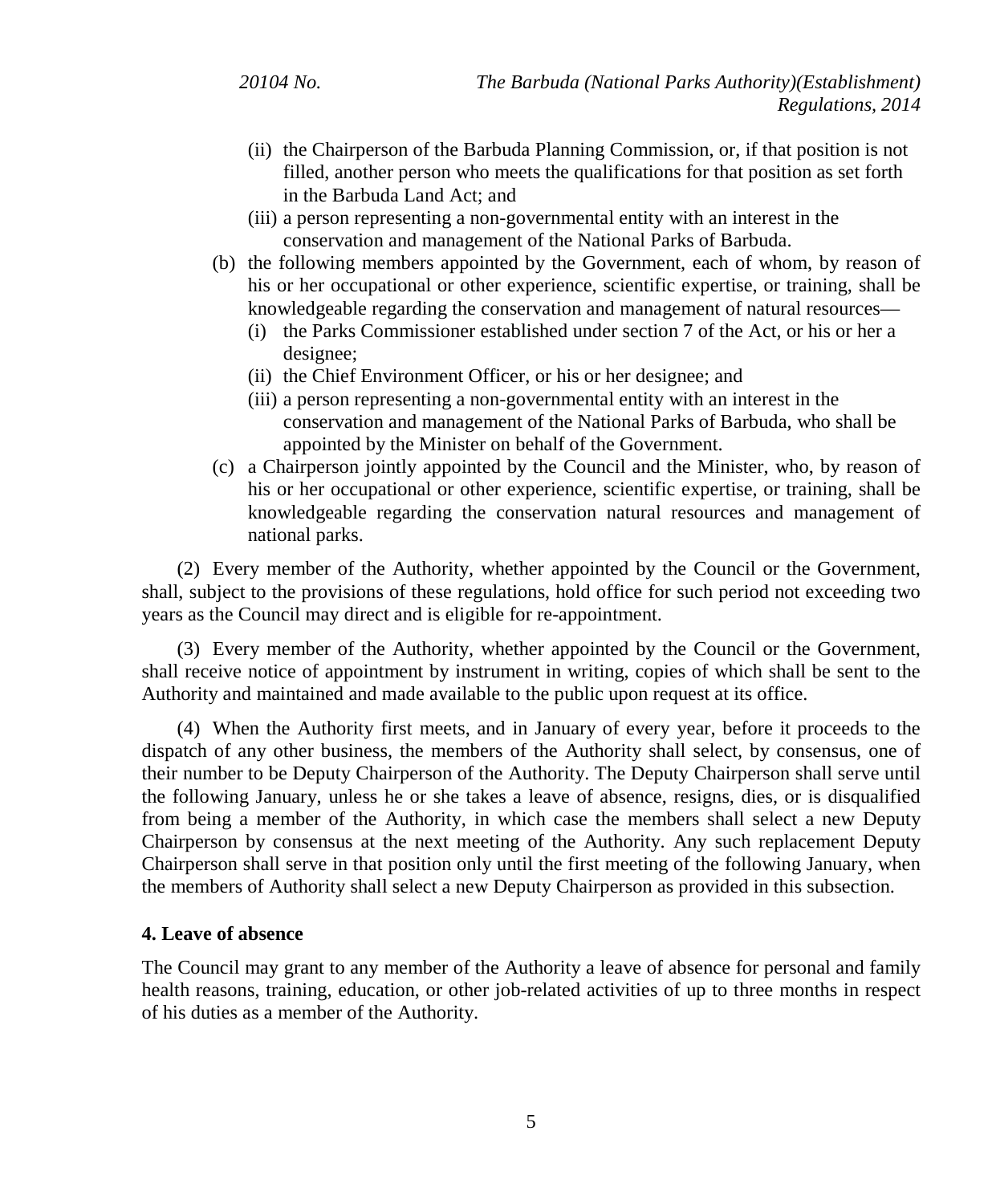*The Barbuda (National Parks Authority) (Establishment) Regulations, 2014*

*2014, No.* 

### **5. Acting members**

If any member of the Authority is by reason of illness, leave of absence, or any other cause temporarily unable to perform his functions as a member of the Authority, the Council or Minister who appointed that member may appoint another qualified person to act in his stead during the period of such inability.

#### **6. Resignations**

(1) Any member of the Authority, other than the Chairperson, may at any time resign his office by instrument in writing addressed to the Council and to the Minister and transmitted through the Chairperson; and from the date of receipt by the Council of such instrument such member shall cease to be a member of the Authority.

(2) The Chairperson may at any time resign his office by instrument in writing addressed to the Council and to the Minister, and such resignations shall take effect as from the date of the receipt by the Council of such instrument.

### **7. Revocation of appointments**

Notwithstanding section 5, subsection (2)—

- (a) the Council, by majority vote, and the Minister may by joint agreement revoke the appointment of any member of the Authority for cause; and
- (b) the appointment of a member shall be automatically revoked if the member misses three consecutive meetings without the leave of the Chairperson.

# **8. Gazetting of appointments and termination of appointments.**

(1) The names of all members of the Authority as first constituted and the appointment of any person as a member of the Authority shall be published in the *Gazette*.

(2) The termination of office of any member of the Authority whether by death, resignation, revocation, effluxion of time or otherwise, shall be published in the *Gazette*.

# **9. Custody, affixing and authentication of Seal and signature of documents**

(1) The Seal of the Authority shall be kept in the custody of the Chairperson and may be affixed to instruments pursuant to a resolution of the Authority and in the presence of the Chairperson and the Secretary of the Authority.

(2) The Seal of the Authority shall be authenticated by the signature of the Chairperson and the Deputy Chairperson of the Authority.

(3) All documents other than those required by law to be under seal that are made by the Authority, and all decisions of the Authority, may be signified under the hand of the Chairperson,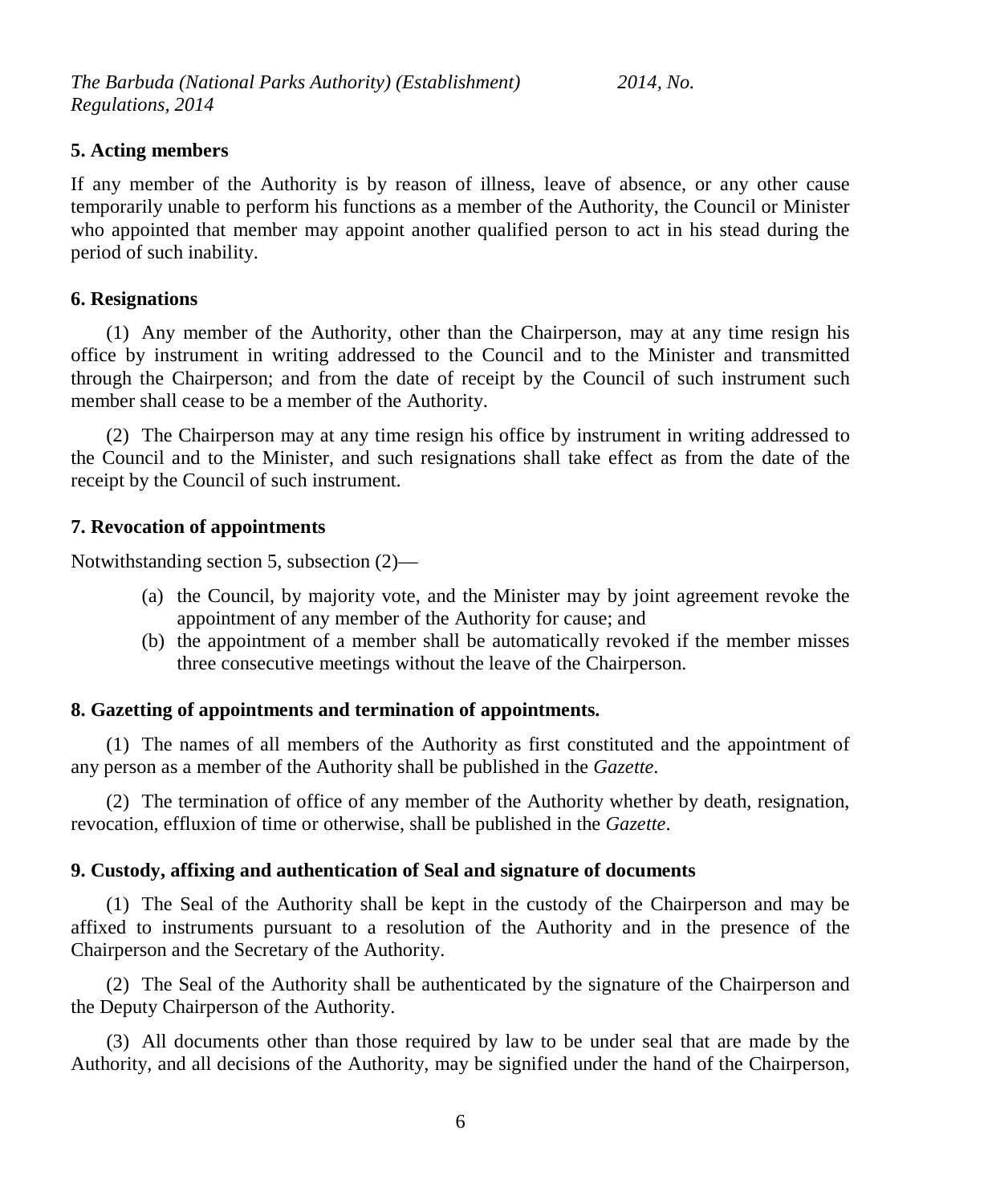or of any other member of the Authority authorized to act in that behalf, and of the Deputy Chairperson of the Authority.

(4) The Chairperson, Deputy Chairperson, and any member acting in either capacity shall affix the Seal of the Authority, authenticate that seal, and otherwise signify documents made by the Authority without delay.

#### **10. Procedure and meetings**

(1) The Authority shall meet at such times as may be necessary or expedient for the transaction of its business, or at least quarterly, and such meetings shall be held at such places and times and on such days as the Authority may determine. The Authority shall allow and enable Members to attend meetings by teleconference or videoconference; however, each Member shall attend at least two regularly scheduled meetings in person during each calendar year.

(2) The Chairperson may at any time call a special meeting of the Authority and shall, within seven days of the receipt of a requisition in writing addressed to him by four or more members of the Authority, summon a special meeting of the Authority to consider the matters contained in such requisition. Members may attend such meetings by teleconference or videoconference.

(3) The expenses of travel to attend the meetings shall be paid by the body who appointed the member, except in the case of the Chairperson, whose expenses under this subsection shall be equally shared by the Council and Government. (4) The Chairperson, or where the Chairperson is absent, the person elected to preside over the meeting in pursuance of subparagraph (3), and three members of the Authority, including at least one member appointed by the Government and one member appointed by the Council, shall form a quorum. However, if at any time there are fewer than seven members of the Authority due to leave of absence, resignation, or failure to appoint members, the number of members required to form a quorum shall be one more than half of the active members of the Authority.

(5) The Chairperson shall preside at a meeting of the Authority; and in the absence of the Chairperson at a meeting the Deputy Chairperson shall preside. In the case of an absence of both the Chairperson and Deputy Chairperson, the members present and constituting a quorum shall elect a chairperson from among their number to preside at that meeting.

(6) The decisions of the Authority shall be by a majority of votes. In the case of a tie vote, the Chairperson or other person elected to preside over the meeting shall have a casting vote.

(7) The Council shall provide a secretary to take the minutes of each meeting, who shall not receive additional payment for this role, but will complete these tasks as part of his or her regular duties. The presiding officer at each meeting shall ensure that the secretary keeps minutes of the meeting in proper form and shall confirm the minutes as soon as practicable thereafter at a subsequent meeting. Minutes shall identify the members that make up the quorum and all other meeting participants. Certified copies of such minutes when so confirmed shall be forwarded to the Council and to the Minister within 7 days after they are confirmed.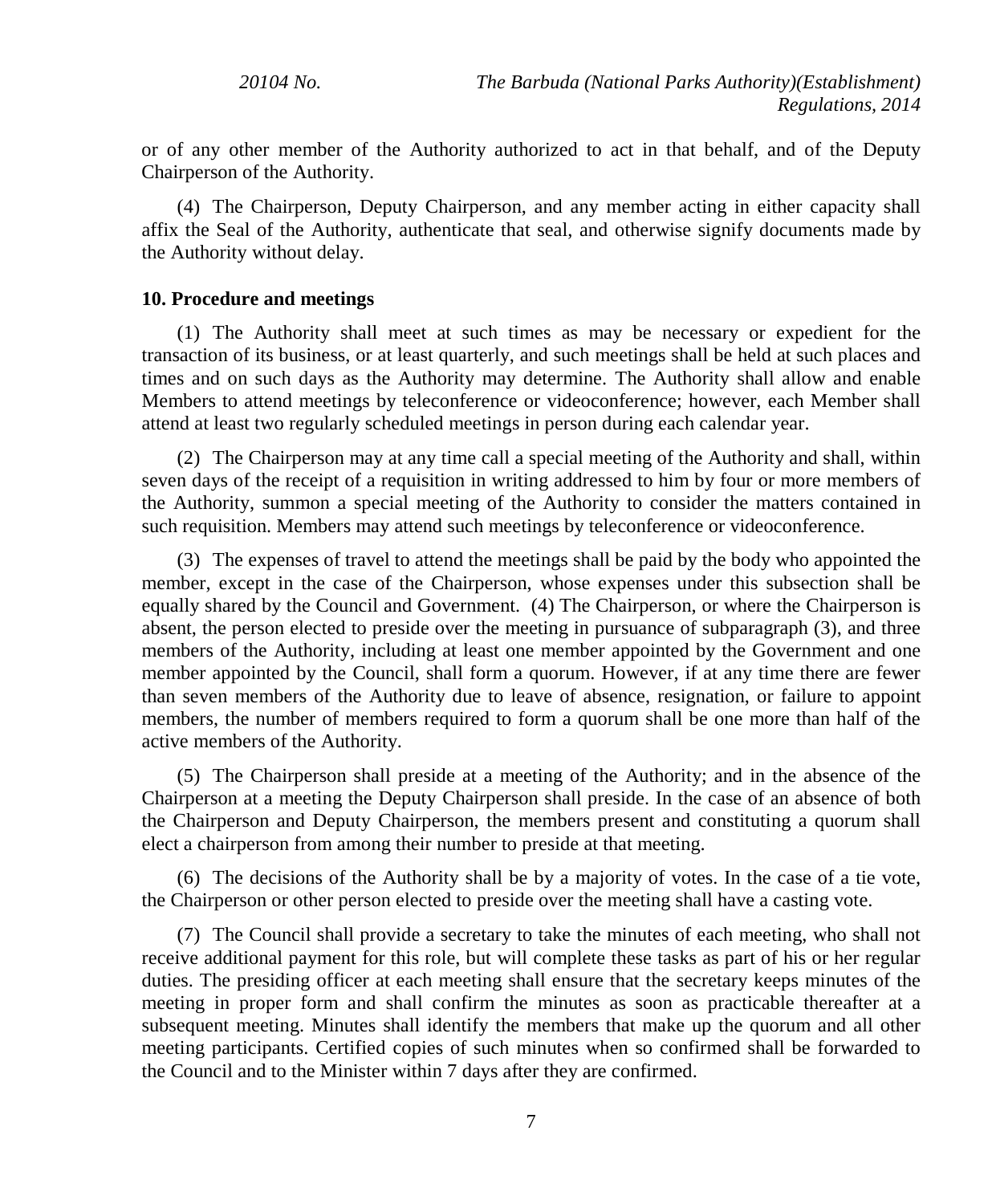*2014, No.* 

(8) The Authority may co-opt any one or more persons to attend any meeting of the Authority for the purpose of assisting or advising the Authority, but no such co-opted person shall have any right to vote.

(9) Subject to the foregoing provisions of these Regulations, the Authority may regulate its own proceedings.

(10)The validity of the proceedings of the Authority shall not be affected by any vacancy amongst the members thereof or by any defect in the appointment of a member thereof.

# **11. Duties of the Authority and Commissioner**

(1) The Authority shall have all the functions, duties, powers, and responsibilities as set forth in the Act, including but not limited to appointment of a Commissioner.

(2) The Authority shall with the approval of the Council appoint a Commissioner to manage the affairs and undertakings of the Authority.

(3) The Commissioner shall undertake all duties and responsibilities of that position as set forth in the Act, including such functions and duties as the Council may delegate to him or her pursuant to the Act and these Regulations.

### **12. Sub-Committees of the Authority**

(1) The Authority may appoint a sub-committee of the Authority to examine and report to it on any matter whatsoever arising out of or connected with any of its functions under this Act.

(2) Any such sub-committee shall consist of at least one member of the Authority together with such other persons, whether members of the Authority or not, whose assistance and advice the Authority may desire.

(3) No member of a sub-committee shall receive any remuneration or allowance in relation to their work with the sub-committee, other than reasonable expenses incurred on behalf of the sub-committee that are approved in writing in advance by the Chairperson of the Authority.

(4) The Authority may by resolution reject the report of any such sub-committee or adopt it either wholly or with such modifications as the Authority may think fit.

# **13. Disclosure of Interest**

A member of the Authority who has any direct or indirect financial interest in any decision to be made by the Authority—

- (a) shall disclose the nature of his interest at a meeting of the Authority; and
- (b) shall absent himself from that part of the meeting of the Authority when the decision is discussed and made and shall have no input into the decision.